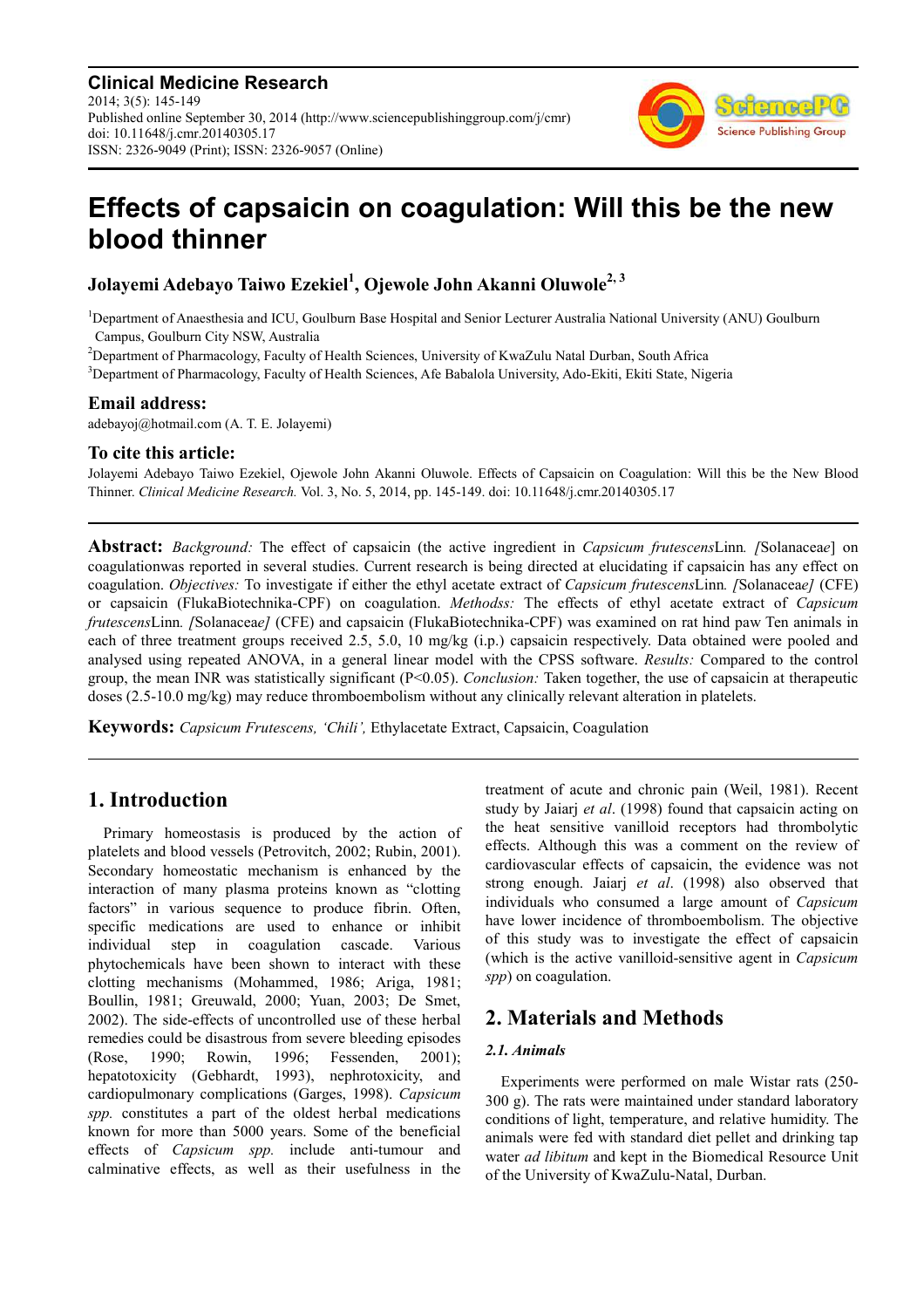#### *2.2. Haematological Tests for Coagulation*

In a pilot study, 10 Wistar rats (250-300 g) had oral treatments of 50 mg/kg of *Capsicum frutescens* fruit extract (CFE). The tissue's morphology was examined grossly from the oesophagus to the intra-abdominal organs.

In the definitive study, Witstar rats weighing 250–300 g were divided into two groups (A and B) of control and treated animals. They had similar demographics in terms of sex, age, and weight. All the animals were fed with standard diet pellet and drinking tap water *ad libitum*. Group A consisted of 10 untreated animals, which served as controls. Group B consisted of 3 treatment groups of 10 animals per group, treated with CFE, 2.5, 5.0, or 10.0 mg/kg i.p., respectively. Following treatment, 1.5-2 ml blood was collected by intracardiac puncture, following deep halothane anaesthesia. The blood specimens were analysed for their platelets, as well as the internationalized normalised ratio (INR) of prothrombin time. In a parallel study, 3 groups of 10 Wistar rats per group were treated with 8 mg/kg of capsaicin extract daily for 2 weeks. From

each animal, 2 ml of blood was collected by intracardiac puncture, following deep halothane anaesthesia. The specimens were analysed for urea and creatinine.

### **3. Result**

The results obtained show dose- and time-independent variations of INR in the treated groups, compared to the controls. The mean INR between the treated groups was statistically significant ( $p<0.05$ ), showing INR of 1 $\pm 0.1$ , 1.4±0.1 and 2.0±0.3, respectively, for the treated groups of CFE, 2.5, 5.0 and 10 mg/kg, respectively. Earlier pilot study showed macroscopic evidence of erosion, mucosal oedema, bleeding and ulceration, following oral administration of capsaicin extract at 50 mg/kg. In parallel studies, capsaicin did not show any renal complications in rats that were exposed to capsaicin treatments at therapeutic doses (8 mg/kg) daily for 2 weeks. The mean urea and creatinine were  $5.4\pm 0.3$ mmol/L and  $45\pm 1$  umol/L, respectively, in the rats.



Dose of capsaigin at time t (1-4 hr)





*Figure 2. Arrow showing gastric erosion following oral capsaicin at 50 mg/kg* 



*Figure 3. Arrow showing gastric ulceration from chemical burns following 50 mg/kg oral capsaicin.*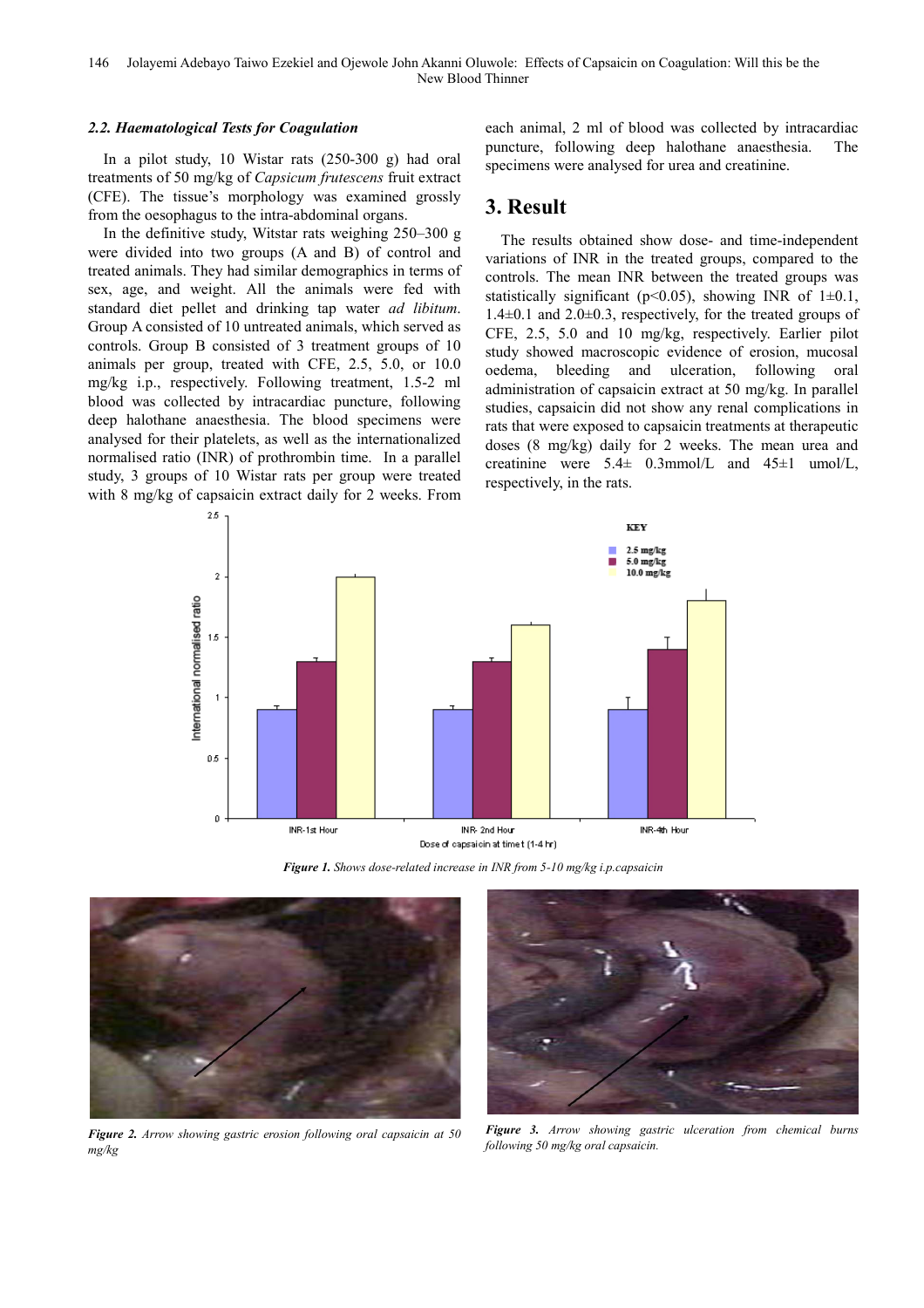### **4. Discussion**

For a medication to impact on coagulation, it has to affect the Virchow's triad of the blood vessel, blood flow and blood viscousity (Virchow, 1856 and 1858, Brotman, *et al*., 1981). The flow is influenced by the rheology of blood and the container. Considering Newtonian fluids, Fung reviewed the various factors influencing flow as represented below:

```
Flow Rate = (p1-p2) x d^4 x \pi / 128 x 1 x \eta (Fung, 1993)
```
Where  $p1$ = pressure at the entry of a vessel,  $p2$  = pressure at the exit of a vessel, and  $d^4$  = double square of the diameter of the vessel,  $p1-p2$  = pressure gradient across a vessel,  $l =$  length of the vessel and the viscousity of the Newtonian fluid.

Considering this mathematical relationship, one will discover the interaction of the inner and the external diameters of the vessel, the pressure gradient in the flowing liquid, length of the vessel as well as the viscousity on the flow. To flow, the fluid has to overcome a resistive force, which is twice as great as the diameter of the vessel and frictional forces produced by viscousity. Although blood is a non-Newtonian fluid, the role of viscousity as well as vessel narrowing in the capillary and other microcirculation, is essential for the processes of diapedesis and platelet plugging in homeostasis (Chin, 2001; Byung, 1990). The platelets, microaggregates from white corpuscles and clotting factors, could be viewed as responsible for the viscousity, the pressure head being provided upstream by peripheral vascular resistance and the central pump of the heart, while the length and consistency of vessel calibre greatly relate the other variables in the formula.

Moreover, nature has provided a balance in the stream of innate anticoagulants such as heparin, Protein C, Protein S, antithrombin III, thrombomoludin, tissue factor pathway inhibitor among others. Likewise, there are procoagulant agents, such as factor V, VIII, FIX, FVII, VWF that prevent unopposed action of natural anticoagulants. Deficiencies of these agents could lead to a skewed pattern in favour of the opposing coagulation or anticoagulation pathways (Lipe B, *et. al*, 2011).

From time immemorial, man has always turned to nature to supplement inherited deficiencies; for exampledeficiencies leading to bleeding disorders. The knowledge of these phytochemicals is needed now than at any other time as the cost of healthcare becomes prohibitive in many parts of the world. Several phytochemicals have been found to increase the risk of unintentional bleeding. Besides, ginseng, gingko, ginger, garlic as well as St John's wart have been noted to cause bleeding in the individuals to whom they were administered. It is for this reason that the possibility of bleeding should be excluded in the patients who might be on these food additives and phytochemicals. The mechanisms of action of these agents are still open to further studies. Furthermore, their interactions with conventional anticoagulants (such as

warfarin), including the new oral anticoagulants –NOACs (dibagatran, rivaroxaban, and others), should be considered with a high index of suspicion. The question before us therefore is whether capsaicin could affect coagulation or not.

It is obvious that if capsaicin has to affect coagulation, it will have to influence one or more of the three notable variables of Virchow's triad; i.e., the flow, the vessel or the constituents. The role of capsaicin in the flow of blood has not been substantiated. Available evidence suggests that it may cause vasodilation, presenting as 'goose flesh' in Wistar rats following i.p administration. Jaiarj *et al*., (1998) also observed that capsaicin does increase platelet adhesion. It is however debatable if this increase is statistically or clinically significant. Furthermore, the effects of capsaicin on clotting factors have received inconclusive evidence.

The standard methods of coagulation monitoring include measurements of bleeding time, prothrombin time (PT), or the measurement of Internationalised Normalised Ratio (INR). Bleeding time is the best estimate for platelets' qualitative function, but it lacks correlation with clinical bleeding, hence, the little value with its use. In addition, bleeding time estimates may be more difficult to assess in laboratory animals. But platelets count is useful for the estimation of quantitative function. However, the quantitative estimation of platelets has little to do with the function of platelets. The PT and INR are useful to estimate extrinsic and common pathways. The intrinsic and common pathways can be assessed by the partial prothromboplastin time (PTT), activated partial thromboplastin time (aPTT), and the activated clotting time. For the purpose of this study, the platelets counts, as well as the INR, were used as tests of extrinsic and common pathways. Intraperitoneal administration of capsaicin without any direct or intrinsic vessel injury was expected to affect intrinsic pathway, the extrinsic pathway, and the common pathway in a similar manner; hence the use of common indicators such as the platelets count and the INR.

The results obtained in this study show that platelets number was within normal range in the 'test' animal groups. Although platelet adhesion was found in the study by Jaiarj *et al*., (1998), the present investigation could not document any platelet clumping, rouleax formation or any increased adhesion in the 'test' animal groups. However, the trend of INR in the animals showed dose-dependent increase. This may reflect the tendency for capsaicin to influence the clotting factors through the common pathway, or the extrinsic coagulatory pathway. However, there have been reports of capsaicin affecting the release of Hageman factor-calcium. Calcium is a rate-limiting catalyst at various phases of coagulation (Stoelting *et al.,* 2002).

The discussion on coagulation and anti-platelet activity cannot be laid to rest without considering the role of prostaglandins in renal and gastro-intestinal functions. Inhibition of prostaglandin in the stomach and the kidneys has led to gastric ulcer or haemorrhage, and nephrotoxicity. This is because prostaglandin is a modulator of gastric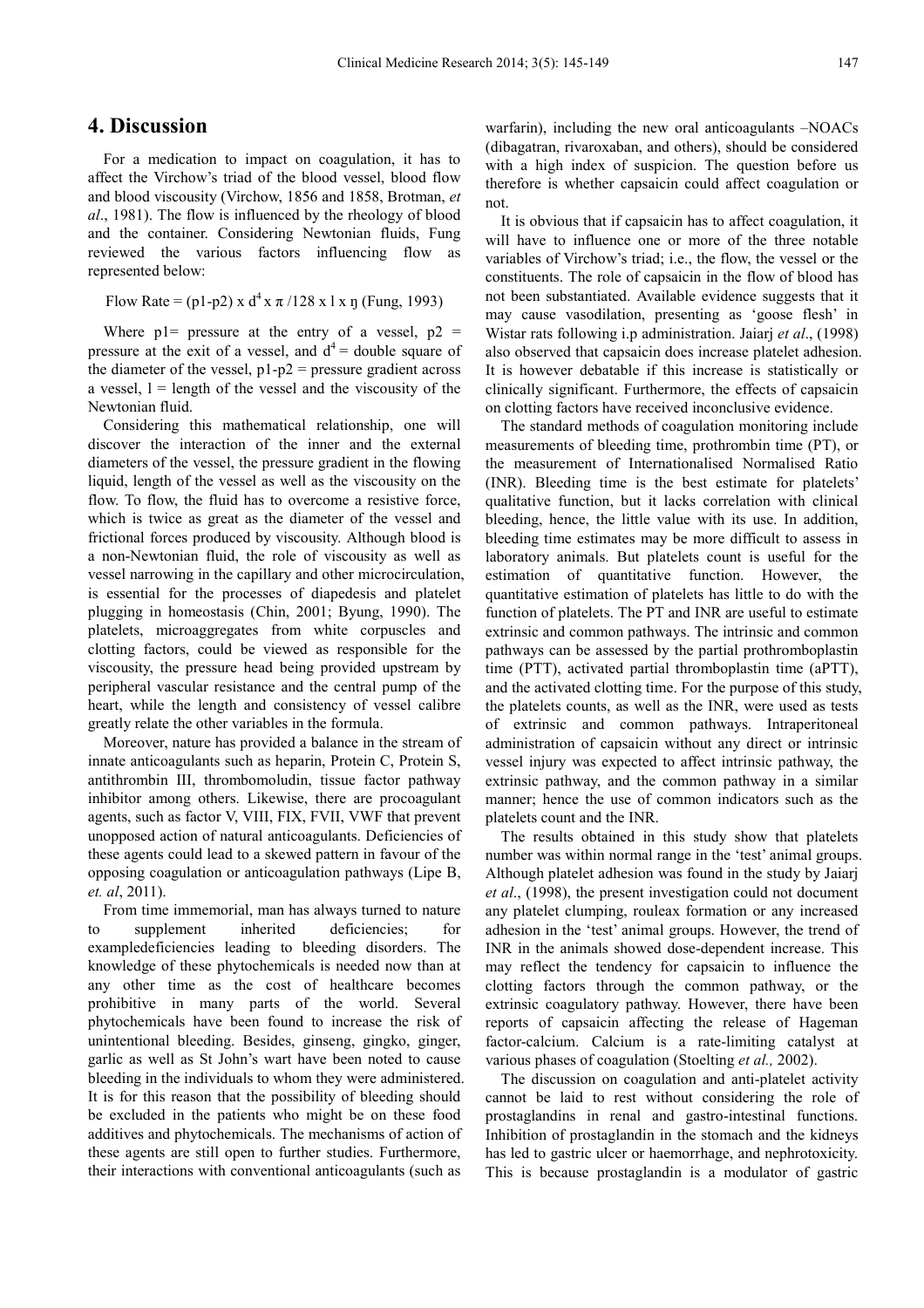mucosal blood flow, and it is important for the maintenance of renal glomerular blood flow. Although INR is prolonged by capsaicin, renal function in a parallel study remained normal following prolong exposure to capsaicin.

The effect of capsaicin on coagulation provides alternate non-antiprostagladin mechanisms of thromboprophylaxis, without the inherent nephrotoxicity and gastropathy common with most currently used antithrombotic antiplatelet agents at therapeutic doses. Alternative non-oral and parenteral routes might improve the side-effect profile of capsaicin by the use of topical, subcutaneous, intramuscular, or as enteric-coated capsules.

Further studies are needed to elucidate the pharmacokinetic and pharmacodynamics interactions between capsaicin and the established oral (such as warfarin, dabigatran, apixaban, edoxaban and rivaroxaban), and parenteral (heparin and clexane) anticoagulants. Besides, the exact factor, or plasma proteins altered in the coagulation cascade by capsaicin is beyond the scope of the present study.

## **5. Conclusion**

This study shows that capsaicin has dose-dependent prolongation on the INR. Platelet number appears to increase. This may be due to inhibition of platelet adhesion, or indirectly, due to haemoconcentration. This view supports the work of Jaiarj *et al*. (1998), which shows that capsaicin has antithrombotic effects. Unlike the report of Jaiarj *et al*. (1998), however, the present study suggests that the anti-thrombotic effect of capsaicin is related to its effects on the common and/or the extrinsic pathway, rather than any antiplatelet activity. Addition of capsicum to meals may achieve the required thromboprophylaxis, especially in the population at risk. However, high dose of oral *Capsicum frutescens frui*t extract (CFE) could lead to gastric erosion as seen in this study.

# **References**

- [1] Ariga, T. Oshiba, S. and Tamada, T. (1981). Platelet aggregation inhibitor in garlic. Lancet: 150-151.
- [2] Boullion, D.J. (1981) Garlic as a platelet inhibitor. Lancet; 1:776-777.
- [3] Brotman, D. J.Deitcher, S. R. Lip, G.Y. and Matzdorff, A.C. (2004) Virchow's triad revisited. Southern Medical Journal, Birmingham, Alabama, 97 (2): 213-214.
- [4] Byung, C.E. (1990). Generalization of the Hagen–Poiseuille velocity profile to non-Newtonian fluids and measurement of their viscosity. American Journal of Physics; (8)1: 83-84.
- [5] Chin, C. W. (2001). Computational rheology for pipeline and annular flow: Non- Newtonian flow modeling for drilling. Technology: 272-274.
- [6] De Smet, P. (2002). Herbal remedies. New England Journal of Medicine; 347: 2046-2047
- [7] Fesselden, J.M. Wittenborn, W. and Clarke, L. (2001). Ginkgo biloba: A case report of herbal medicine and bleeding postoperatively from a laparoscopic cholecystectomy. American Surgery; 67: 33- 35.
- [8] Fung, Y.C. (1993). Biomechanics: Mechanical properties of living tissues. Medical; 592-593.
- [9] Garges, H.P. Varia, I. and Doraiswamy, P.M. (1998). Cardiac complications and delirium associated with valerian root withdrawal. Journal of American Medical Association; 280: 1566-1568
- [10] Gebhardt, R. (1993). Multiple inhibitory effects of garlic extracts on cholesterol biosynthesis in hepatocytes. Lipids; 26: 613-615
- [11] Greuwald, J. (2000) (ed) Physicians' desk reference for herbal medicines, 2<sup>nd</sup> ed. Montvale, New Jersey Medical Economics.
- [12] Jaiarj, P. Saichompoo, S. Wongkrajang, Y. Vongswan, N.Peungvicha, P. and Jiratchariyakul, W. (1998). Cardiovascular actions of capsaicinoids extract. Thai Capsicum Thai Journal of phytopharmacy; 5(2): 1-13.
- [13] Lipe B, Deborah L, Orntein MD. (2011) Deficiencies of Natural Anticoagulants, Protein C, Protein S, and antithrombin. Circulation; 124:e365-e368.
- [14] Mohammed, S.F. and Woodward, S.C. (1986). Characterization of a potent inhibitor of platelet aggregation and release reaction isolated from Allium ativum (garlic). Thrombosis Research; 44: 793-796
- [15] Petrovitch, C.T. (2002). An Approach to the patient who may have bleeding disorder. American Society of Anaesthesia Annual Refresher Course; 174: 1-6.
- [16] Rose, K.D. Croissant, P.D. Parliamet, C.F. and Levin, M.B. (1990) Spontaneous spinal epidural hematoma with associated platelet dysfunction from excessive garlic ingestion: A case report. Neurosurgery 26: 880-882.
- [17] Rowin, J. Lewis, S.L. (1996). Spontaneous bilateral subdural hematomas associated with chronic ginkgo biloba ingestion. Neurology 46: 17775-17777
- [18] Rubin, R.N. (2001). Hematological diseases. National Medical Series for Independent Study- Medicine 4<sup>th</sup>ed-Lippincott Williams & Wilkins-Philadelphia: 109-154
- [19] Stoelting, R.K. and Dierdorf, S.F. (2002) Anaesthesiology and co-existing diseases. 4<sup>th</sup> ed. Churchill Livingstone. New York: 490-492.
- [20] Virchow, R. L. K. (1858) Die Cellular pathologie in ihrer Begründung auf physiologische und pathologische Gewebelehre.Berlin, A. Hirschwald, 1858. English translation by F. Chance: Cellular Pathology. Philadelphia, J. B. Lippincott, 1963.
- [21] Virchow, R. L. K. (1856) Thrombose und Embolie. Gefässentzündung und septische Infektion In: Gesammelte Abhandlungen zur wissenschaftlichen Medicin. Frankfurt am Main, Von Meidinger& Sohn: 219-732. English translation by A. C. Matzdorff and W. R. Bell (1998) Thrombosis and Emboli. Canton, Massachusetts, Science History Publications.
- [22] Weil, A. (1981). Eating Chilies. The marriage of the Sun and Moon. Houghton Mifflin Company: 28-36.